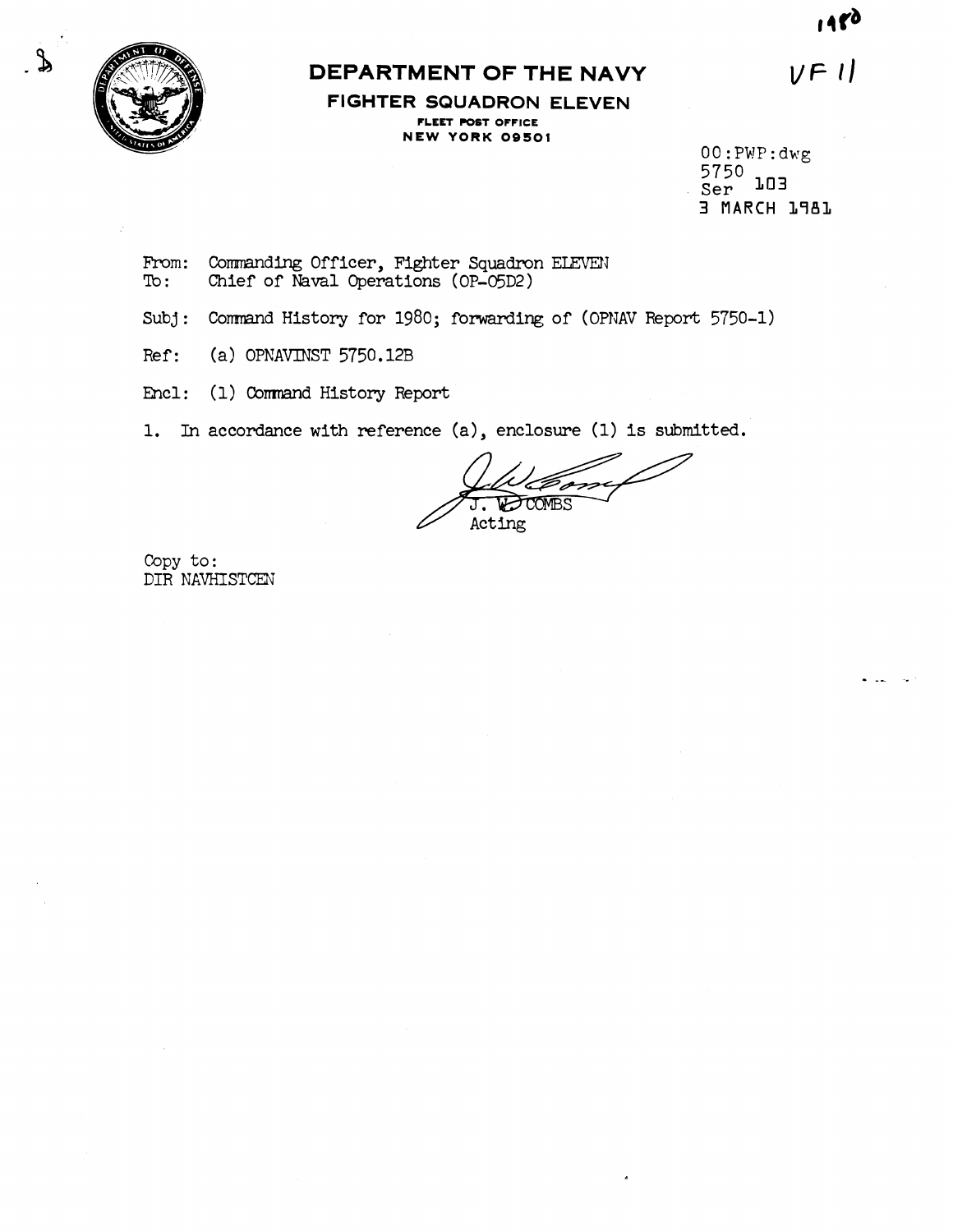I. Basic History

,

A. Chronology of Events - 1980

| Ol JAN to O2 JAN |  | $\sim$ 100 $\mu$                        | USS FORRESTAL transits to Naples, Italy                                                   |
|------------------|--|-----------------------------------------|-------------------------------------------------------------------------------------------|
| 02 JAN to 04 JAN |  | $\bullet$ .<br><br><br><br><br><br><br> | USS FORRESTAL at anchor, Naples, Italy;<br>safety standown conducted 01 JAN to 03<br>JAN. |

- 05 JAN to 07 JAN USS FORRESTAL weighs anchor for cyclic operations in the Tyrrhenian Sea.
- 08 JAN to 13 JAN Inport, Naples, Italy
- 14 JAN to 20 JAN USS FORRESTAL weighs anchor for the Eastern Mediterranean. USS FORRESTAL proceeds to operating area north of Crete. Missile exercise was conducted on 18 JAN. One AIM 7E2 and two AIM-9G missiles were fired, all guided.
- 21 JAN to 26 JAN USS FORRESTAL continues cyclic operations in transit to Alexandria, Egypt.
- 27 JAN to 30 JAN USS FORRESTAL anchors off Alexandria, Egypt. Aircrews visit Egyptian fighter base where MIG-21's are demonstrated.
- 31 JAN to 05 FEB **o** USS FORRESTAL departs Alexandria for operat!ons south of Crete.
- 06 FEB to 09 FEB USS FORRESTAL anchors at Haifa, Israel.<br>LCDR awarded Golden Tail hook for highest individual landing grades for JAN.
- 1C FEB to 13 FEB USS FORRESTAL departs Haifa for operations enroute to Athens, Greece.
- 14 FEB to 18 FEB USS FORRESTAL anchors at Athens, Greece.
- 19 FEB to 23 FEB USS FOHRESTAL is underway and conducting five days of cyclic operations enroute to Naples, Italy.
- 24 FEB to 05 MAR USS FORRESTAL anchored in Naples, Italy.
- 06 MAR to 14 MAR USS FORRESTAL departs Naples for operations in the Tyrrhenian Sea. On 14 MAR three aircraft fly-off for ACM PET at Sigonella, Sicily.

Enclosure (1 )

 $\mathcal{L}_\mathbf{Z}$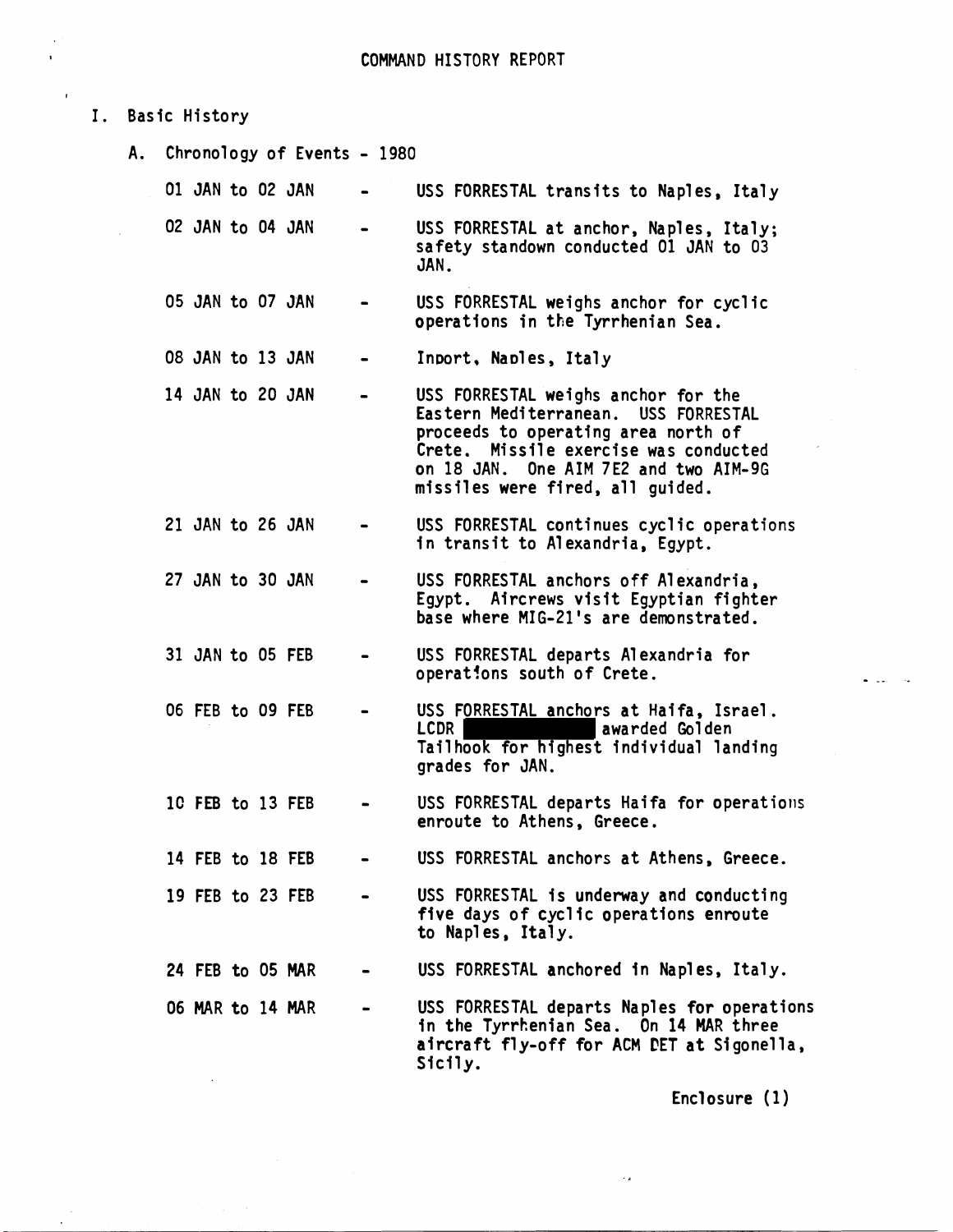| 15 MAR to 26 MAR |  |  | USS FORRESTAL pierside, Palermo, Sicily<br>for maintenance. Four aircrews continue<br>ACM training in Sigonella with VA-83.                              |
|------------------|--|--|----------------------------------------------------------------------------------------------------------------------------------------------------------|
| 27 MAR to 03 APR |  |  | USS FORRESTAL departs Palermo for opera-<br>tions enroute to Toulon, France. Two<br>aircraft fly-off on 03 APR for ACM DET,<br>Istres, Letube.           |
| 04 APR to 09 APR |  |  | USS FORRESTAL anchored at Toulon, France.                                                                                                                |
| 10 APR to 15 APR |  |  | USS FORRESTAL underway. During the period<br>12 APR to 15 APR USS FORRESTAL partici-<br>pated in NATO exercise "DASIX" with French<br>fighter squadrons. |
| 16 APR to 21 APR |  |  | USS FORRESTAL at anchor, Barcelona, Spain.                                                                                                               |
| 22 APR to 24 APR |  |  | USS FORRESTAL departs Barcelona for Rota,<br>Spain.                                                                                                      |
| 25 APR to 26 APR |  |  | USS FORRESTAL anchored Rota, Spain.                                                                                                                      |
| 27 APR to 06 MAY |  |  | USS FORRESTAL departs Rota, Spain for<br>transiting Atlantic. Nine aircraft<br>fly-off for NAS Oceana, Virginia on 05 MAY.                               |
| 07 MAY           |  |  | USS FORRESTAL pierside Mayport, Florida.                                                                                                                 |
| 08 MAY to 15 JUN |  |  | Squadron stands down from cruise. Aircraft<br>are prepared for transfer.                                                                                 |
| <b>16 JUN</b>    |  |  | First class of transitioning F-14 afrcrew begins<br>work with Fighter Squadron ONE HUNDRED ONE.                                                          |
| 17 JUN to 26 JUN |  |  | Fighter Squadron ELEVEN continues transition-<br>ing effort.                                                                                             |
| <b>27 JUN</b>    |  |  | Change of Command; CDR PIERCE relieves CDR<br>WISE.                                                                                                      |
| 28 JUN to 27 JUL |  |  | Squadron continues to prepare for F-14A<br>aircraft.                                                                                                     |
| <b>28 JUL</b>    |  |  | Second group of aircrew begin studies with<br>Fighter Squadron ONE HUNDRED ONE.                                                                          |
| 29 JUL to 01 OCT |  |  | Aircrews continue F-14 training.                                                                                                                         |

 $\ddot{\phantom{a}}$ 

Encl osure (1)

 $\cdot$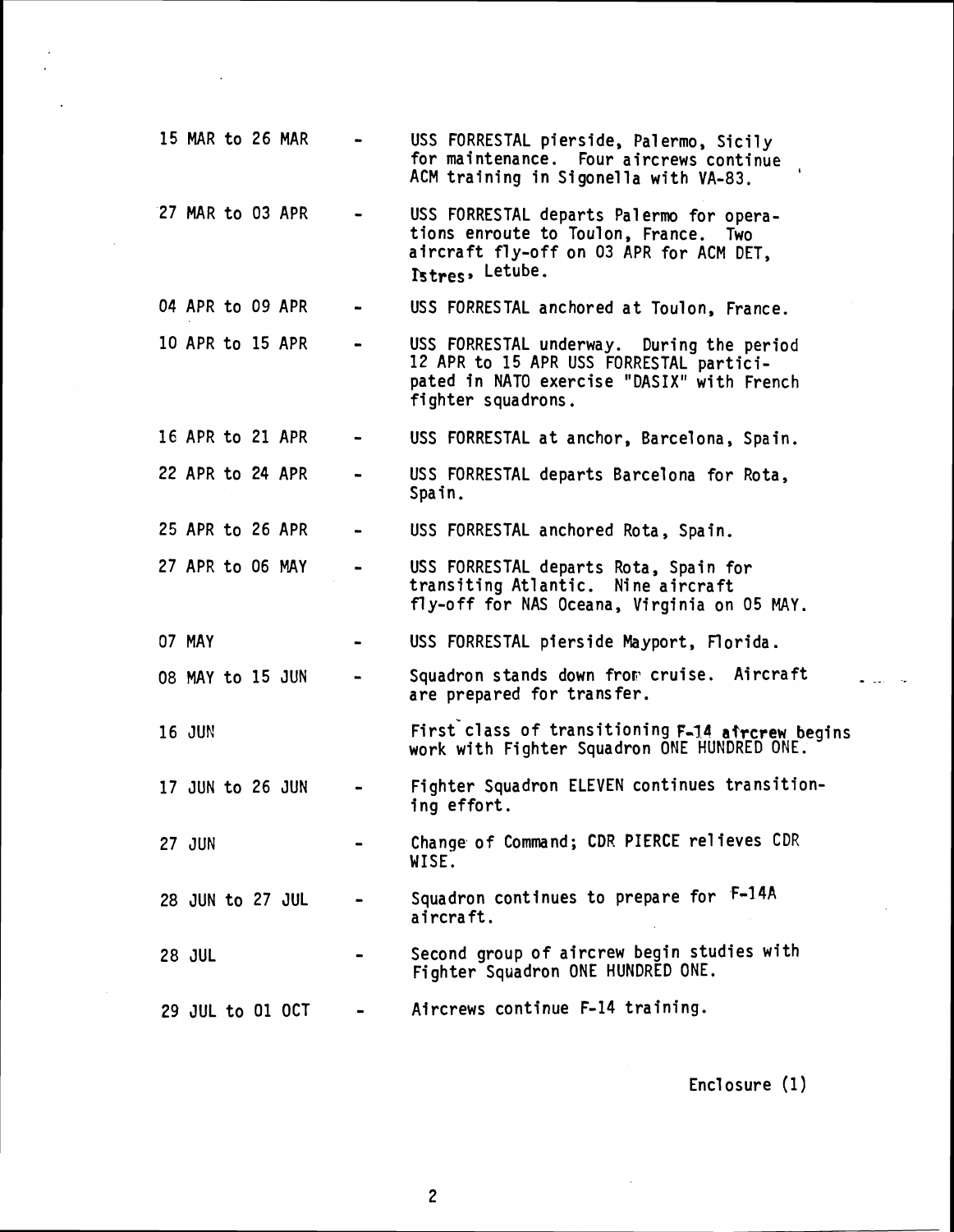| 02 OCT           |  |                | First F-14A arrives; BUNO # 159017.                                                 |
|------------------|--|----------------|-------------------------------------------------------------------------------------|
| 03 OCT to 04 NOV |  |                | Transition continues.                                                               |
| <b>05 NOV</b>    |  | $\blacksquare$ | First F-14A sortie with a squadron<br>aircraft is flown.                            |
| 06 NOV to 20 NOV |  |                | Transition continues.                                                               |
| 21 NOV to 09 DEC |  |                | First class of aircrew begin FCLP work<br>in preparation for carrier qualification. |
| 10 DEC to 16 DEC |  |                | First class of aircrew qualify in F-14A<br>aboard USS AMERICA.                      |
| 17 DEC to 21 DEC |  |                | Effort continues to ready aircrews and<br>aircraft to join AIRWING THREE.           |

 $\mathbb{Z}$ 

 $\mathcal{A} \subset \mathcal{A}$ 

 $\sim 10^7$ 

Enclosure (1)

 $\hat{\mathcal{L}}$ 

 $\bullet$  . Then

 $\label{eq:2.1} \frac{1}{\sqrt{2}}\int_{\mathbb{R}^3}\frac{1}{\sqrt{2}}\left(\frac{1}{\sqrt{2}}\right)^2\frac{1}{\sqrt{2}}\left(\frac{1}{\sqrt{2}}\right)^2\frac{1}{\sqrt{2}}\left(\frac{1}{\sqrt{2}}\right)^2.$ 

 $\sim 10^7$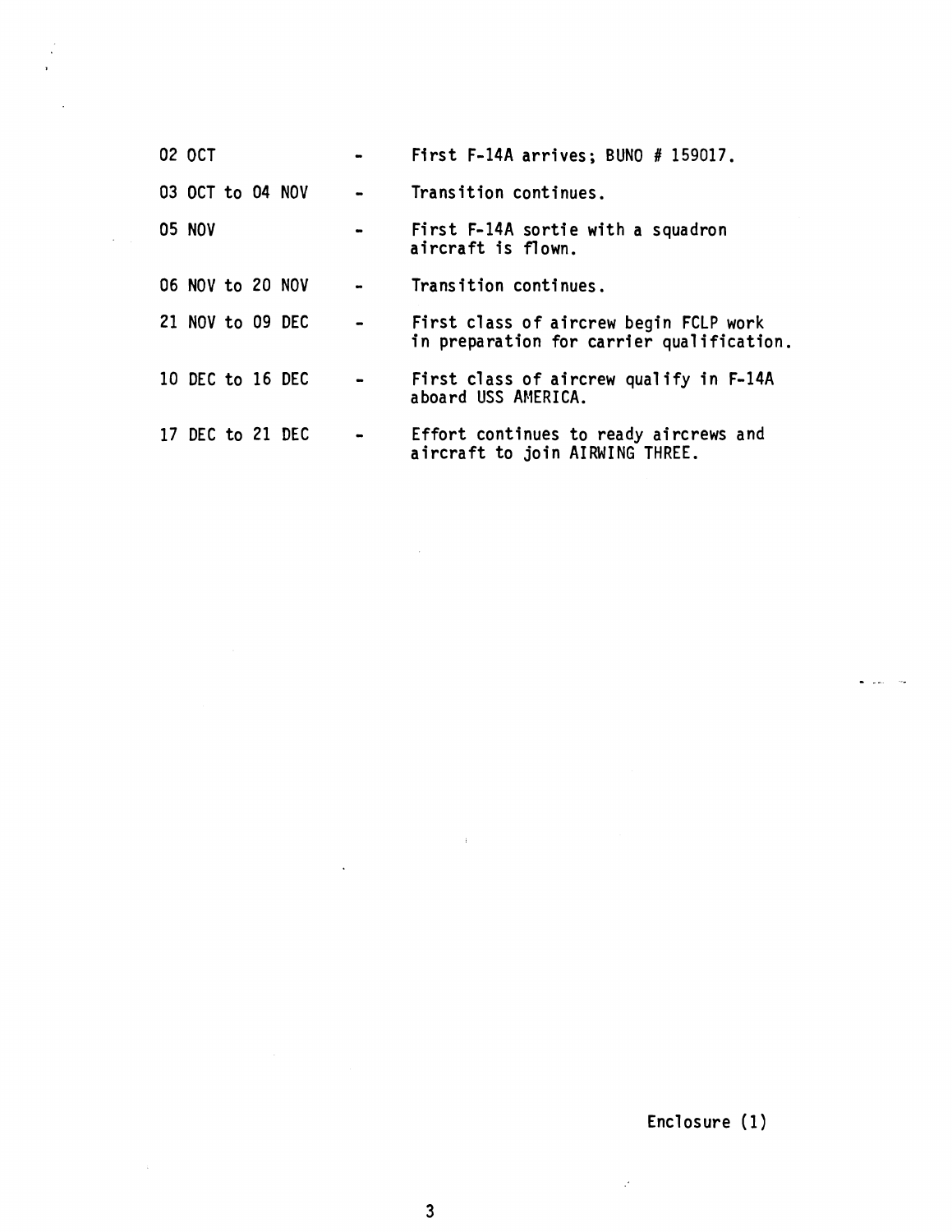## B. NARRATIVE

With the new decade of the eighties the RED RIPPERS ushered in their fifty-third year as the oldest continuously operated fighter squadron.

January began with the RED RIPPERS aboard the USS FORRESTAL as she weighed anchor in Marselle, France enroute to Naples, Italy. This period of time was utilized for the new year's safety stand down.

In and out of Naples the RED RIPPERS worked up with Air Intercept and CAP sorties in preparation for a missile shoot. The shoot was conducted on the 18th of January with one AIM-7E and two AIM-9G missiles successfully guiding.

In transit to ports east,the RED RIPPERS conducted training in airto-ground del ivery, AIC, ACM, and Maritime-Air-Superiority missions. On the 28th the men of Fighter Squadron ELEVEN entertained an Egyptian Airforce Squadron who returned the gesture by giving a tour of one of their MIG-21 airbases near Cairo.

February began with cyclic operations south of Crete enroute to Haifa,<br>Israel. LCDR was awarded the Golden Tailhook Award for the highest individual landing grades for the month of January. Cyclic operations continued into Athens, Greece on the 14th of February. Out of Athens, the RED RIPPERS conducted CAP missions and ACM training enroute to their anchorage on the 24th at Naples.

In March the RED RIPPERS conducted air-to-ground, AIC,and ACM flights in the Tyrrhenian Sea. On the 14th, three aircraft flew off with crews for an ACM detachment in Sigonella, Sicily working various scenarios with the A-7's of Attack Squadron EIGHTY-THREE. The USS FORRESTAL was pierside in Palermo, Sicily for maintenance. On the 27th the USS FORRESTAL departed for Toulon, France and the ACM detachment aircraft returned to the ship. March was the RED RIPPERS best month for the year in terms of total hours flown, many of which were ACM hours.

The RED RIPPERS began April with AIC and ACM sorties in preparation for the NATO exercise "DASIX". Two aircraft were launched to the French airhase at **rstres,** Letube for ACM flights against the French Airforce. From the 12th to the 15th the RED RIPPERS participated as fighter escorts during DASIX and saw numerous engagements with French Mirage F-1 and F-3 aircraft. Cyclic operations continued for the rest of the month with stops in Barcelona, Spain and an anchorage at Palma, Spain for staff transfer with the USS SARATOGA.

On the 24th of April the USS FORRESTAL left the Mediterranean theater for the translant with a stop in Rota, Spain. The Wing gathered together here for one last awards ceremony and banquet prior to the termination of the cruise.

Enclosure (1)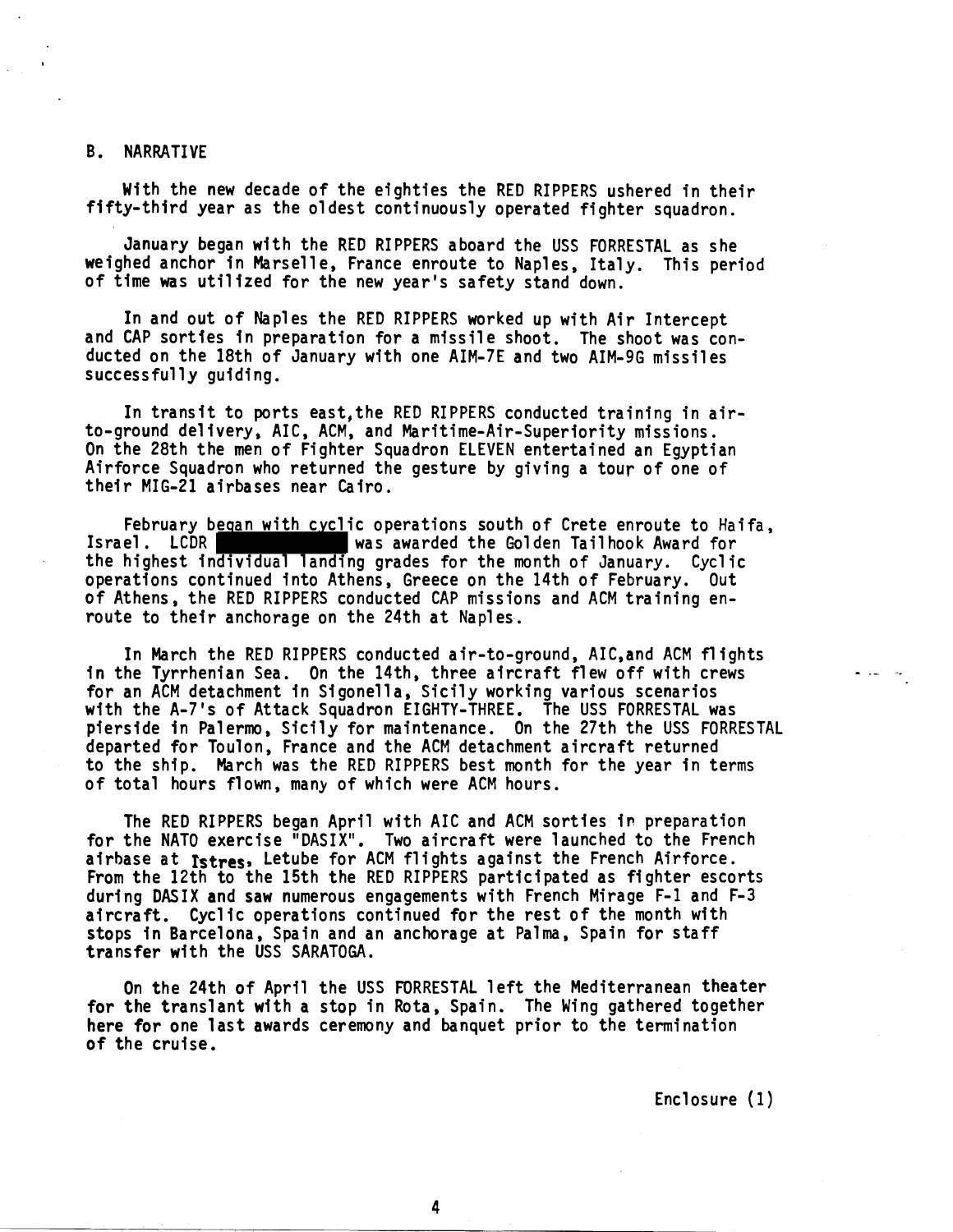The last few hours of cruise flight time was flown in the first week of May prior to the fly-off. The fly-off took place on the 5th of May when nine aircraft returned home to Oceana and the crowd of welcoming families and friends.

The RED RIPPERS flew the last fifty hours in the F-4 Phantom in the month of May as the aircraft were prepared for transfer back to the fleet.

In June the squadron began to break-up as the transition to the F-14A aircraft approached and aircrew not i nvol ved were transferred.

On June 16th the first group of transitioning aircrew began classes with Fighter Squadron ONE HUNDRED ONE. Extensive ground schooling on aircraft systems and many hours in the flight simulator were completed by the F-14 RIPPERS. The maintenance crews were concurrently being trained through the Fighter Squadron ONE HUNDRED ONE FRAMP syllabus.

On the 27th of June a Change of Command Ceremony was held in which CDR Aubrey L. WISE was relieved by CDR Peter W. PIERCE. The ceremony was held in hangar 500 with CAPT Edwin KOHN, Jr, Commanding Officer, USS FORRESTAL, as guest speaker.

By July the first group of aircrew began flying the new aircraft and developing their radar system skills. The maintenance team began trickling back to the squadron spaces from Fighter Squadron ONE HUNDRED ONE at this time as we prepared for our new aircraft. On the 28th the final group of aircrew began their classes with the RAG.

August and September were spent increasing aircrew proficiency and gearing up for the arrival of our first F-14A.

October was a history making month for the RED RIPPERS of Fighter Squadron ELEVEN as the first F-14A aircraft, BUN0 # 159017, was received on the 2nd. As the maintenance team began work on the new aircraft, the aircrew continued their studies on F-14 Weapons Systems and Electronic Warfare Equipment. The first F-14A hours in a RIPPER aircraft with RIPPER aircrew were compiled this month.

Through the month of November the transition effort continued well on schedule. Aircrews were completing required sorties and the maintenance teams were nearing a full compliment. The first scheduled flight for our F-14A occurred on the 5th. With most of the basic work done, the first class began FCLP work on the 21st in preparation for carrier qualification.

December was a very successful month as the RED RIPPERS compiled over sixty hours in their new aircraft. Maintenance continued to massage out the initial problems of the new bird and maintained a viable weapons platform.

The first group of aircrew reached a major milestone in the training from the 10th to the 16th as they qualified together on the USS AMERICA.

Enclosure (1 )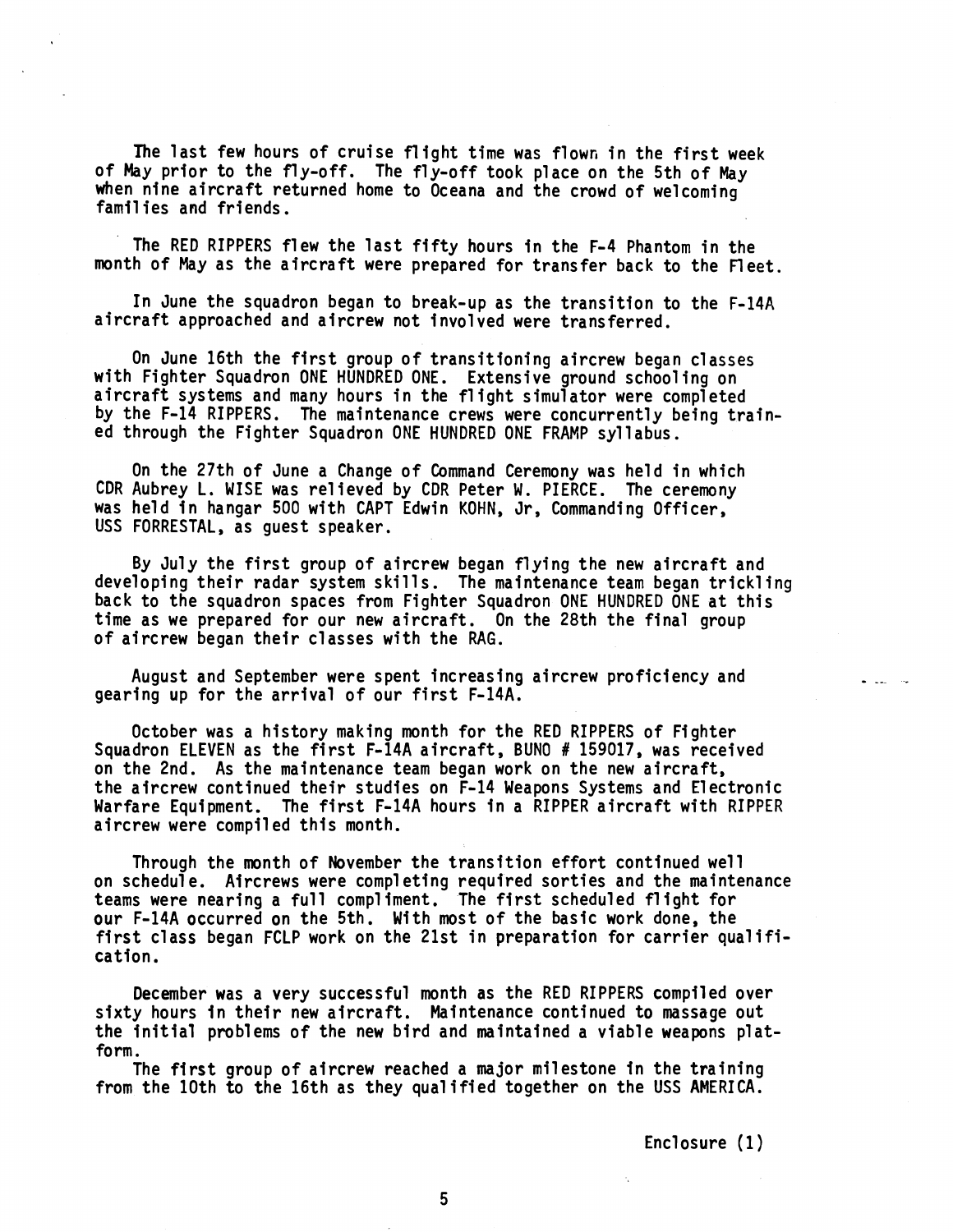As the year drew to a close the RED RIPPERS took some well deserved time to relax with their families and enjoy tne Christmas holiday at home.

The year 1980 was an extremely successful year for the RED RIPPERS. A sense of pride and professionalism on cruise and ashore earned many accolades for sortie completion rate and services provided. The RIPPERS have demonstrated to the Navy their ability to make smooth the transition from Phantoms to Tomcats and though they miss the days of the F-4, they are eagerly perfecting their skills with the F-14A in preparation to join Carrier Air Group THREE. The new decade has begun in standard RIPPER spirit.

| PER spirit.  |                    |            | m rnantoms to lomcats and tnough they miss the days of the r-4, they<br>eagerly perfecting their skills with the F-14A in preparation to<br>n Carrier Air Group THREE. The new decade has begun in standard |               |
|--------------|--------------------|------------|-------------------------------------------------------------------------------------------------------------------------------------------------------------------------------------------------------------|---------------|
|              | Operations Summary |            |                                                                                                                                                                                                             |               |
| <b>MONTH</b> | TOTAL HRS          | HRS D/N    | TOTAL TRAPS D/N                                                                                                                                                                                             | TOTAL SORTIES |
| <b>JAN</b>   | 310.5              | 246.6/63.9 | 149/47                                                                                                                                                                                                      | 201           |
| FEB          | 304.8              | 240.3/64.5 | 150/40                                                                                                                                                                                                      | 192           |
| <b>MAR</b>   | 330.4              | 263.7/66.7 | 134/46                                                                                                                                                                                                      | 220           |
| <b>APR</b>   | 272.9              | 247.7/25.2 | 181/27                                                                                                                                                                                                      | 187           |
| <b>MAY</b>   | 17.4               | 17.4/0     | 2/0                                                                                                                                                                                                         | 11            |
| MAY(SHORE)   | 50.4               | 50.4/0     | N/A                                                                                                                                                                                                         | 23            |
| <b>JUNE</b>  |                    |            |                                                                                                                                                                                                             |               |
| <b>JULY</b>  |                    |            |                                                                                                                                                                                                             |               |
| <b>AUG</b>   |                    |            |                                                                                                                                                                                                             |               |
| <b>SEP</b>   |                    |            |                                                                                                                                                                                                             |               |
| <b>OCT</b>   | 3.2                | 3.2/0      | N/A                                                                                                                                                                                                         | 3             |
| <b>NOV</b>   | 42.8               | 33.0/9.8   | N/A                                                                                                                                                                                                         | 30            |
| <b>DEC</b>   | 68.4               | 62.5/5.9   | N/A                                                                                                                                                                                                         | 32            |

II. Operations Summary

Enclosure (1)

 $\begin{array}{cccccccccc} \bullet & \bullet & \bullet & \bullet & \bullet & \bullet \end{array}$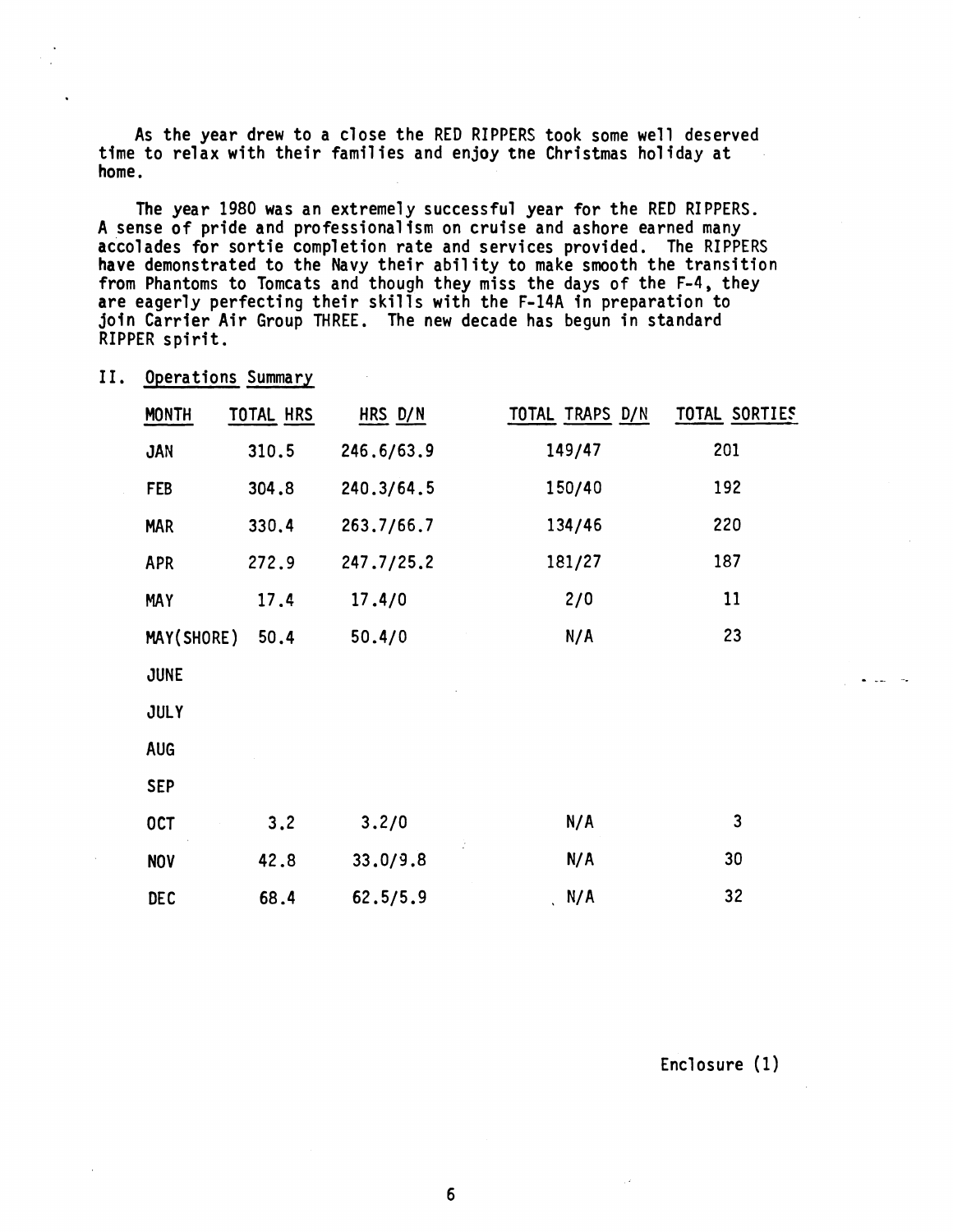|               | III. Squadron Officer Losses and Gains - 1980                                                      |
|---------------|----------------------------------------------------------------------------------------------------|
| 23 JAN        | <b>LTJG</b><br>USN transferred to NAS Pensacola,<br>Florida for duty.                              |
|               | LCDR  <br>, USNR received for duty from<br>Fighter Squadron 171.                                   |
| <b>07 APR</b> | <b>ENS</b><br>, USNR received from AFAITC Lowry,<br>AFB for duty.                                  |
| 11 JUN        | <b>CW02</b><br>, USN, received for duty. Appointed<br>CW02 this date from enlisted status.         |
| <b>27 JUN</b> | CDR Aubrey L. WISE, USN transferred to National Defense<br>University, Washington, D. C. for duty. |
|               | CDR<br>, USN, transferred to CHNAVMAT,<br>Washington, D. C. for duty.                              |
|               | LCDR  <br>, USN transferred to FITRON 43,<br>NAS OCEANA, Virginia for duty.                        |
|               | LCDR<br>, USN transferred to AKTRON 45,<br>NAS Key West, Florida for duty.                         |
|               | , USN transferred to Fighter Squadron<br>LT.<br>171, NAS Oceana, Virginia for duty.                |
|               | USN transferred to FITRON 43, NAS<br>LT<br>Oceana, Virginia for duty.                              |
|               | LT<br>USN transferred to CMDR, 522 Tactical<br>Fighter Squadron, Cannon AFB, New Mexico for duty.  |
|               | USN transferred to TRARON 22, NAS<br>LT.<br>Kingsville, Texas for duty.                            |
|               | USN transferred to TRARON 10, NAS<br>LT<br>Pensacola, Florida for duty.                            |
|               | LCDR<br>. USN transferred to COMFITWING ONE,<br>NAS Oceana, Virginia for duty.                     |
|               | C W 02<br>, USN, transferred to Fighter Squadron<br>101, NAS Oceana, Virginia.                     |
| <b>02 JUL</b> | <b>CDR</b><br>USN, received for duty from Fighter<br>Squadron 101, NAS Oceana, Virginia.           |
| 07 JUL        | LCDR<br>. USN, transferred to COMDT, AFSC,<br>Norfolk, Virginia for duty.                          |
| <b>29 JUL</b> | USN received for duty from Fighter<br>LT<br>Squadron 101, NAS Oceana, Virginia.                    |

Enclosure (1)

 $\sim$ 

.

 $\bar{\beta}$ 

 $\ddot{\phantom{a}}$ 

 $\mathcal{A}(\mathcal{A})$  and  $\mathcal{A}(\mathcal{A})$